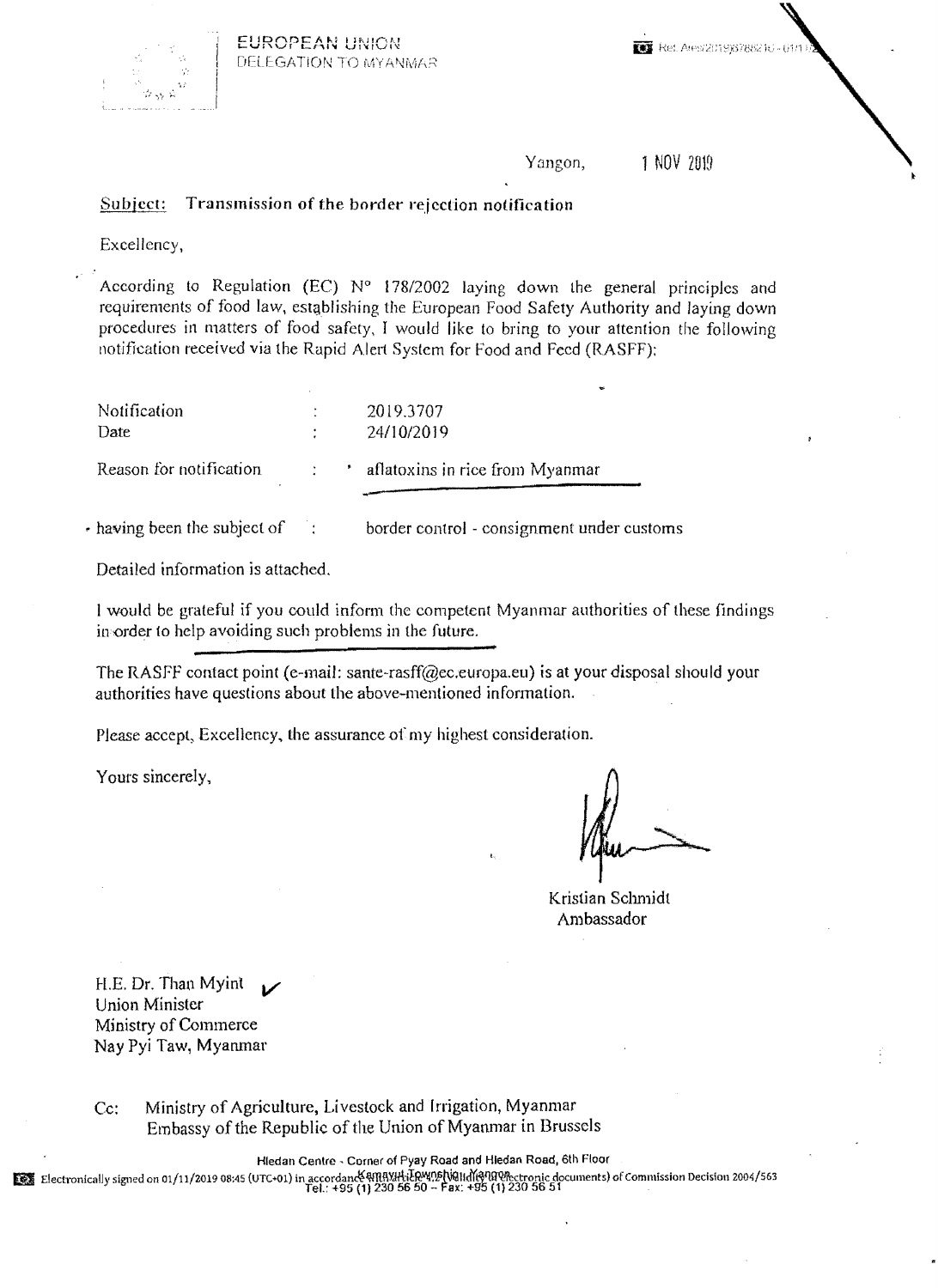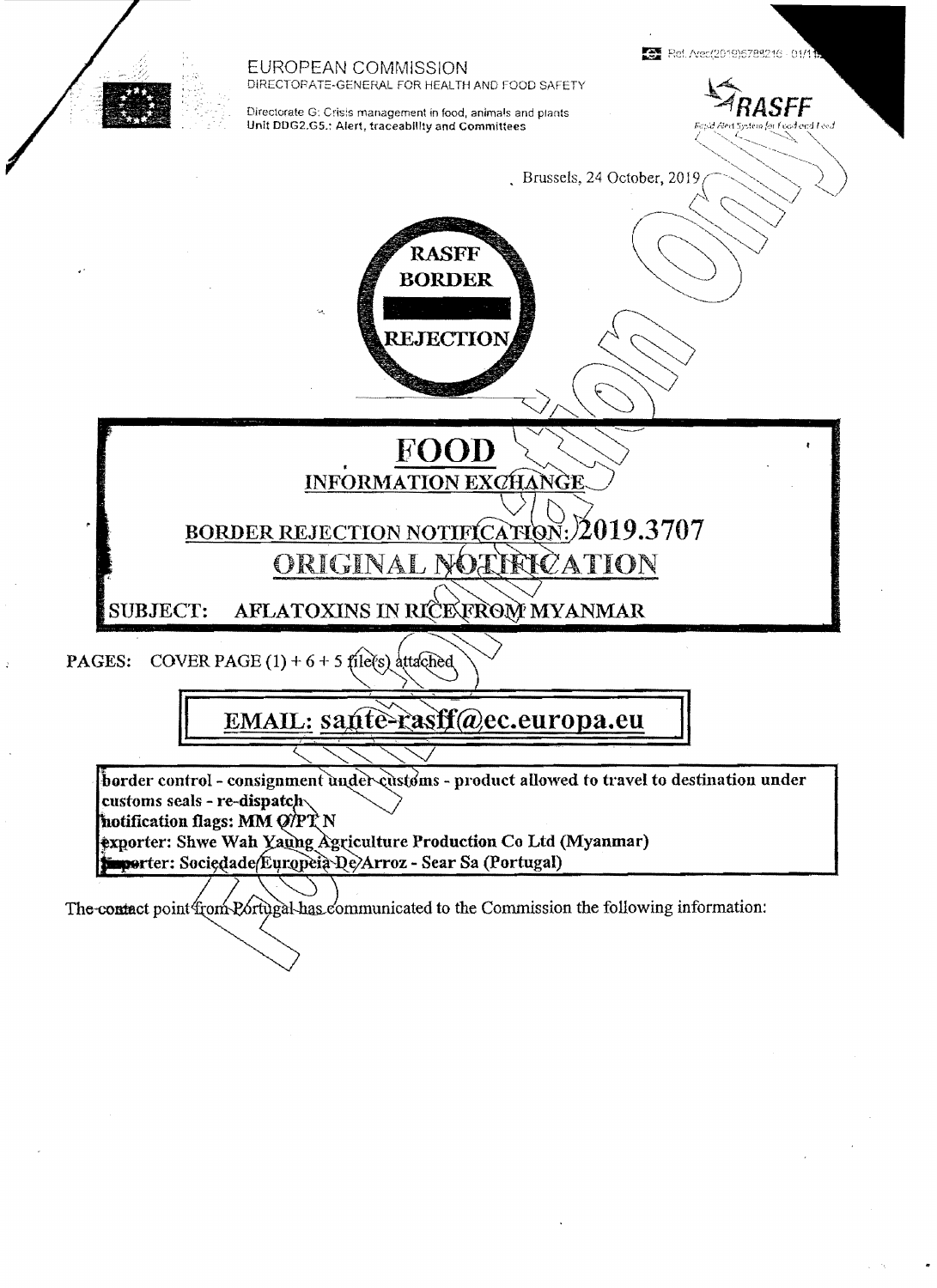

food - border rejection notification - border control - consignment under customs - Arroz descascado - rice -European Commission - no definition-aflatoxins Ochratoxin A Notification Link https://webgate.ec.europa.eu/irasff/notification/view/408794

General Information

| Notification number:                | 408794                                     |  |  |
|-------------------------------------|--------------------------------------------|--|--|
| Reference:                          | 2019,3707                                  |  |  |
| Notification type:                  | food                                       |  |  |
| <b>Notification basis:</b>          | border control - consignment under customs |  |  |
| <b>Notification classification:</b> | border rejection notification              |  |  |
| Product name:                       | Arroz descascado - rice                    |  |  |
| Product category:                   | cereals and bakery products                |  |  |
| Notifying country:                  | <b>European Commission</b>                 |  |  |
| <b>Notifying Country region:</b>    |                                            |  |  |
| <b>CP-Reference:</b>                |                                            |  |  |
| Date of notification:               | 24/10/2019                                 |  |  |
| Subject:                            | Aflatoxins in rice                         |  |  |
| Infosan Informed:                   | No                                         |  |  |
| eCommerce Related:                  | No                                         |  |  |
| <b>Notification status:</b>         | <b>EC VALIDATED</b>                        |  |  |
|                                     | 24/10/2019 16:15:07                        |  |  |
| Follow-up status:                   |                                            |  |  |
| Number of follow-ups:               | 0                                          |  |  |

# **Distribution Status**

product allowed to travel to destination under customs seals

Countries notified for the notification and associated follow-up

For follow-up:

Countries notified for the notification and associated follow-up

RASFF **BORDER** 

**REJECTIO**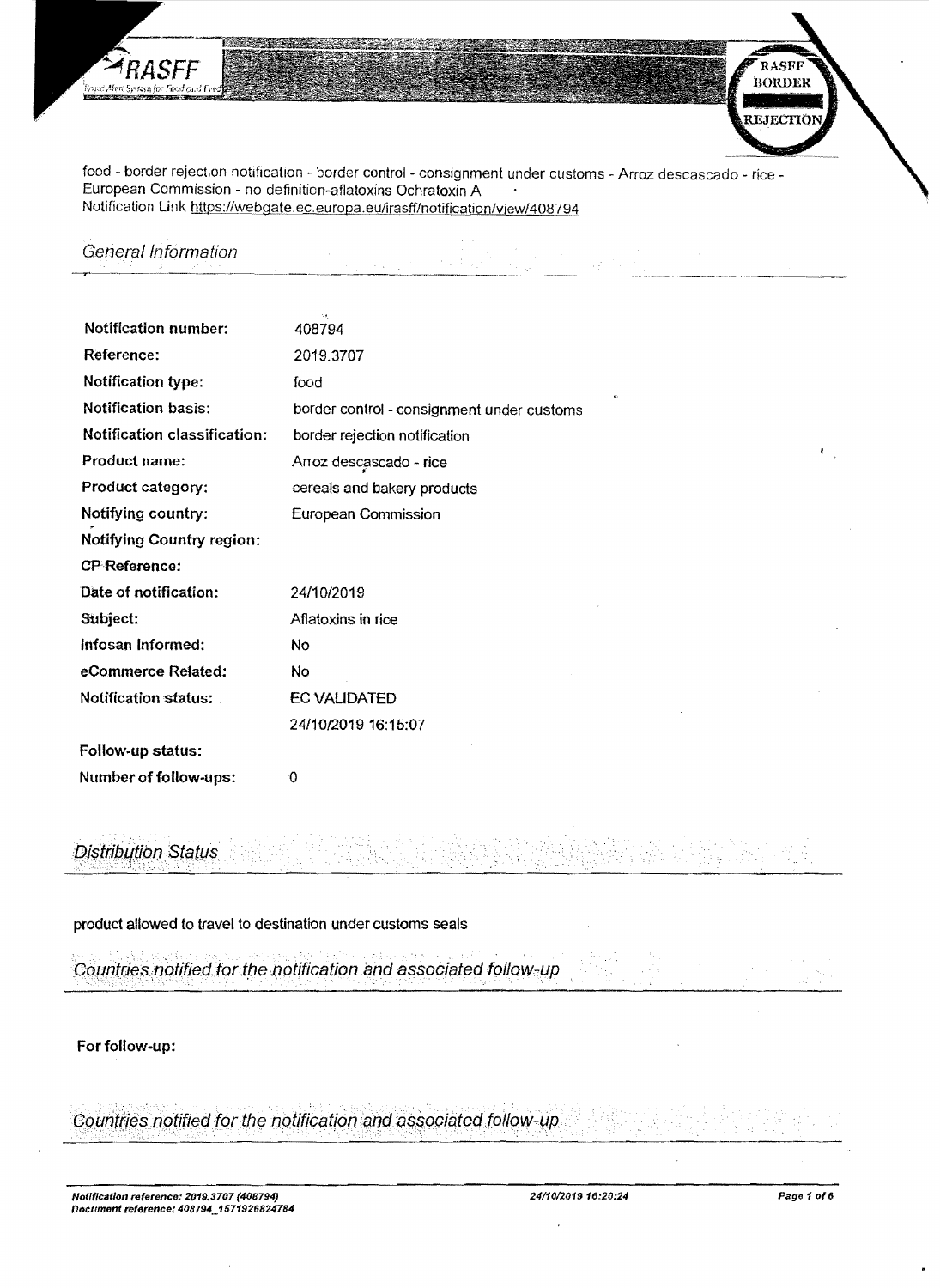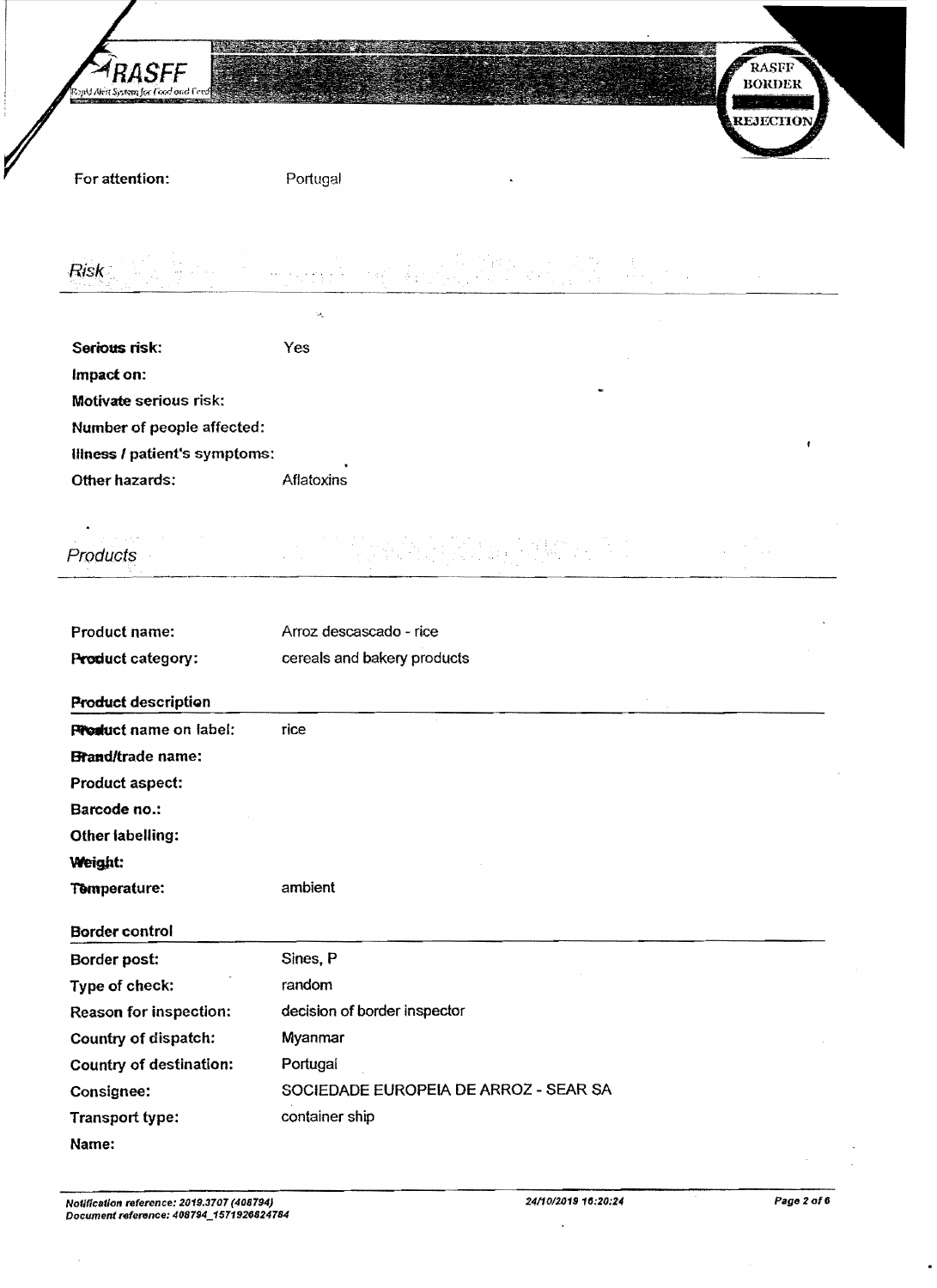

æ Õ RASFF **BORDER Report Follows REJECTIO** 

Agency:

| Sampling        |                                          |                                                               |
|-----------------|------------------------------------------|---------------------------------------------------------------|
| Sampling date:  | 04/10/2019                               |                                                               |
| Sampling info:  |                                          |                                                               |
| Sampling place: | ы,                                       |                                                               |
| Analysis        |                                          |                                                               |
| Laboratory:     |                                          | Neotron SpA                                                   |
| Street:         |                                          | Stradello Aggazzolti, 104                                     |
| Locality:       |                                          | Modena                                                        |
| ZipCode:        |                                          | ŧ<br>41126                                                    |
| Country:        |                                          | italy *                                                       |
|                 | Sample treatment /<br>analytical matrix: |                                                               |
|                 | Analytical method(s):                    |                                                               |
|                 | Number of samples:                       |                                                               |
|                 | Counter analysis:                        |                                                               |
|                 | Hazard                                   |                                                               |
|                 | Hazard identified:                       | no definition-aflatoxins                                      |
|                 | Analytical result:                       | Aflatoxnis B1 - 19 µg/kg - ppb                                |
|                 | Outcome of analysis:                     |                                                               |
|                 | EU legislation:                          | 1881/2006                                                     |
|                 |                                          | setting maximum levels for certain contaminants in foodstuffs |
|                 | Specify / other legislation:             |                                                               |
|                 | <b>Maximum permitted level:</b>          |                                                               |
|                 | Hazard identified:                       | Ochratoxin A                                                  |
|                 | Analytical result:                       | $0.15$ µg/kg - ppb                                            |
|                 | <b>Outcome of analysis:</b>              |                                                               |
|                 | <b>EU</b> legislation:                   | 1881/2006                                                     |
|                 |                                          | setting maximum levels for certain contaminants in foodstuffs |
|                 | Specify / other legislation:             |                                                               |
|                 | Maximum permitted level:                 |                                                               |
|                 |                                          |                                                               |

## **Traceability**

 $\bar{\bar{x}}$ 

Distribution status: product allowed to travel to destination under customs seals

 $\ddot{\phantom{0}}$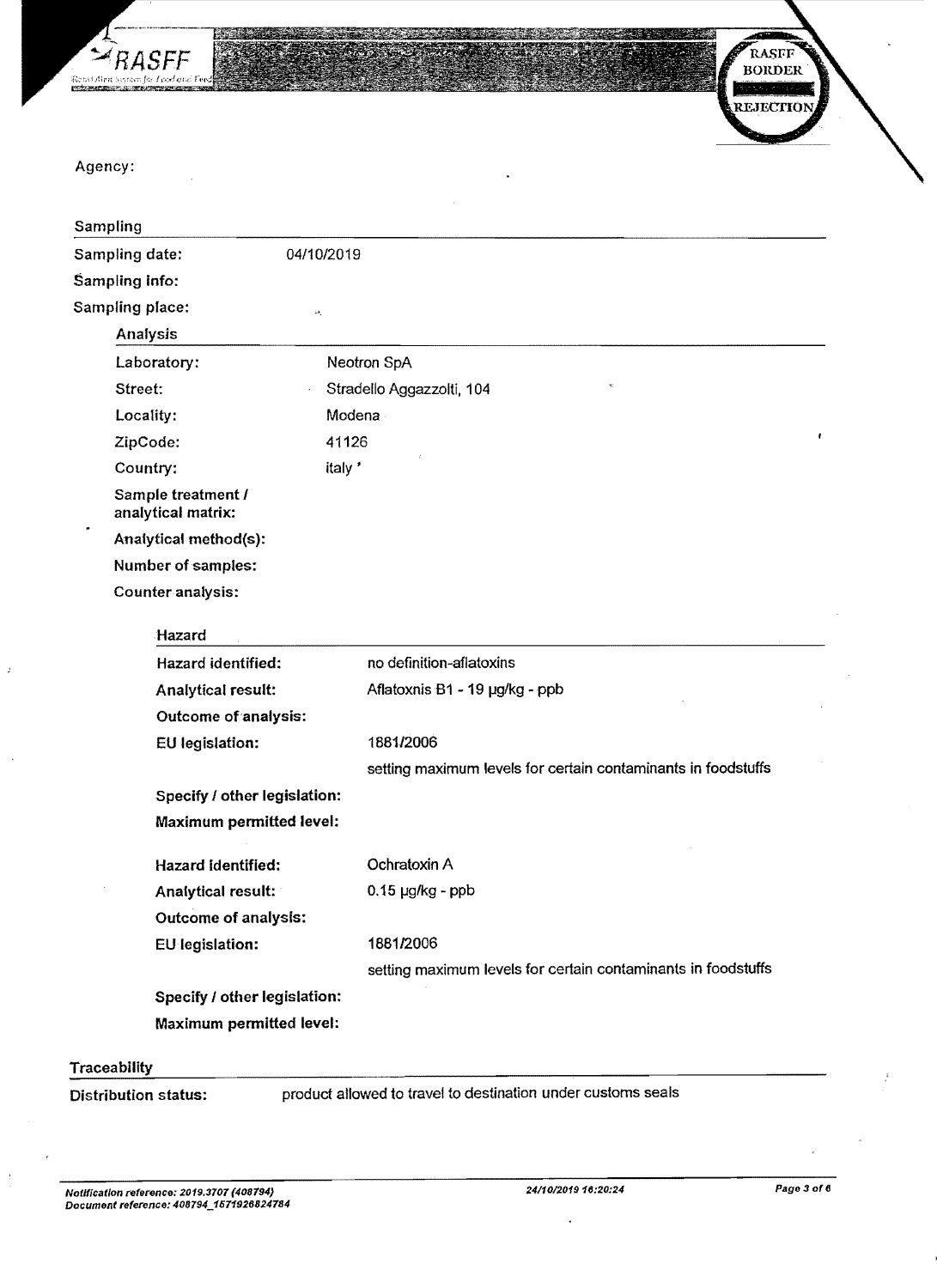



| Consignment                                                            |                                                                                |  |  |  |  |
|------------------------------------------------------------------------|--------------------------------------------------------------------------------|--|--|--|--|
| Consignment / lot number:                                              | AP-118-19                                                                      |  |  |  |  |
| Origin:                                                                | Myanmar                                                                        |  |  |  |  |
| <b>Public health certificate</b><br>number:                            |                                                                                |  |  |  |  |
| <b>Public health certificate</b><br>$\mathbf{Q} \mathbf{A}_2$<br>date: |                                                                                |  |  |  |  |
| <b>CVED</b> number:                                                    | CED.PT.2019.0013678                                                            |  |  |  |  |
| <b>Other document:</b>                                                 |                                                                                |  |  |  |  |
| Number:                                                                |                                                                                |  |  |  |  |
| Durability date:                                                       |                                                                                |  |  |  |  |
| Diescription of the lot no. of<br>units:                               | ٠<br>12                                                                        |  |  |  |  |
| Description of the lot total<br>net weight:                            | 300.000 kg                                                                     |  |  |  |  |
| Operator                                                               |                                                                                |  |  |  |  |
| Operator type:                                                         | exporter                                                                       |  |  |  |  |
| Name:                                                                  | SHWE WAH YAUNG AGRICULTURE PRODUCTION CO LTD                                   |  |  |  |  |
| ApprovalNumber:                                                        |                                                                                |  |  |  |  |
| Address:                                                               | NO.NYA/73, YUZANA STREET, BAYINT NAUNG (1), WARD,<br><b>MAYANGONE TOWNSHIP</b> |  |  |  |  |
| Location:                                                              | Yangon Yangon                                                                  |  |  |  |  |
| Postal code:                                                           |                                                                                |  |  |  |  |
| Country:                                                               | Myanmar                                                                        |  |  |  |  |

Distribution to:

Attachment(s):

 $\ddot{\phantom{a}}$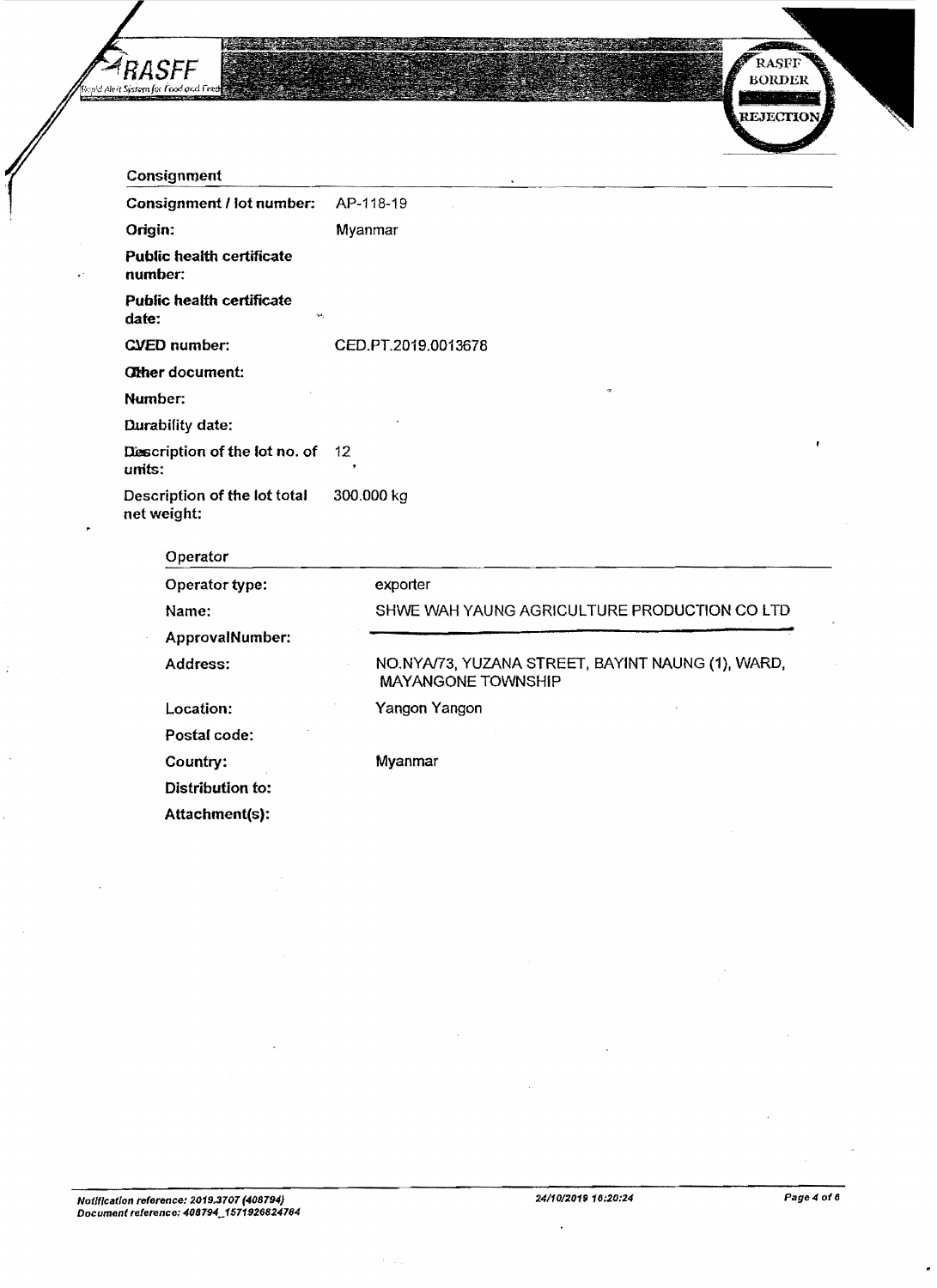

#### Measures

RASFF

: for Ferdina Fe

| <b>Measures</b>         |                            |  |  |
|-------------------------|----------------------------|--|--|
| Measure taken in:       |                            |  |  |
| Measure taken:          | $\bullet$<br>re-dispatch   |  |  |
| Measure type:           | voluntary                  |  |  |
| Taken by:               |                            |  |  |
| Contact person:         | $\mathbf{x}$               |  |  |
| <b>Additional info:</b> |                            |  |  |
| Entry into force:       |                            |  |  |
| Duration:               | $\mathcal{L}^{\text{max}}$ |  |  |
| Internet:               |                            |  |  |

经验 长达不良经

Related products

None

E

Additional information

| Date of last change of<br>status:            |  |  |  |  |
|----------------------------------------------|--|--|--|--|
| #408794 - ec validated - European Commission |  |  |  |  |
| <b>CP Reference:</b>                         |  |  |  |  |
| Organisation / ministry:                     |  |  |  |  |
| Contact person:                              |  |  |  |  |
| Additional information:                      |  |  |  |  |

六年十六五年

하는 음화 불이

RASFF

**BORDER**